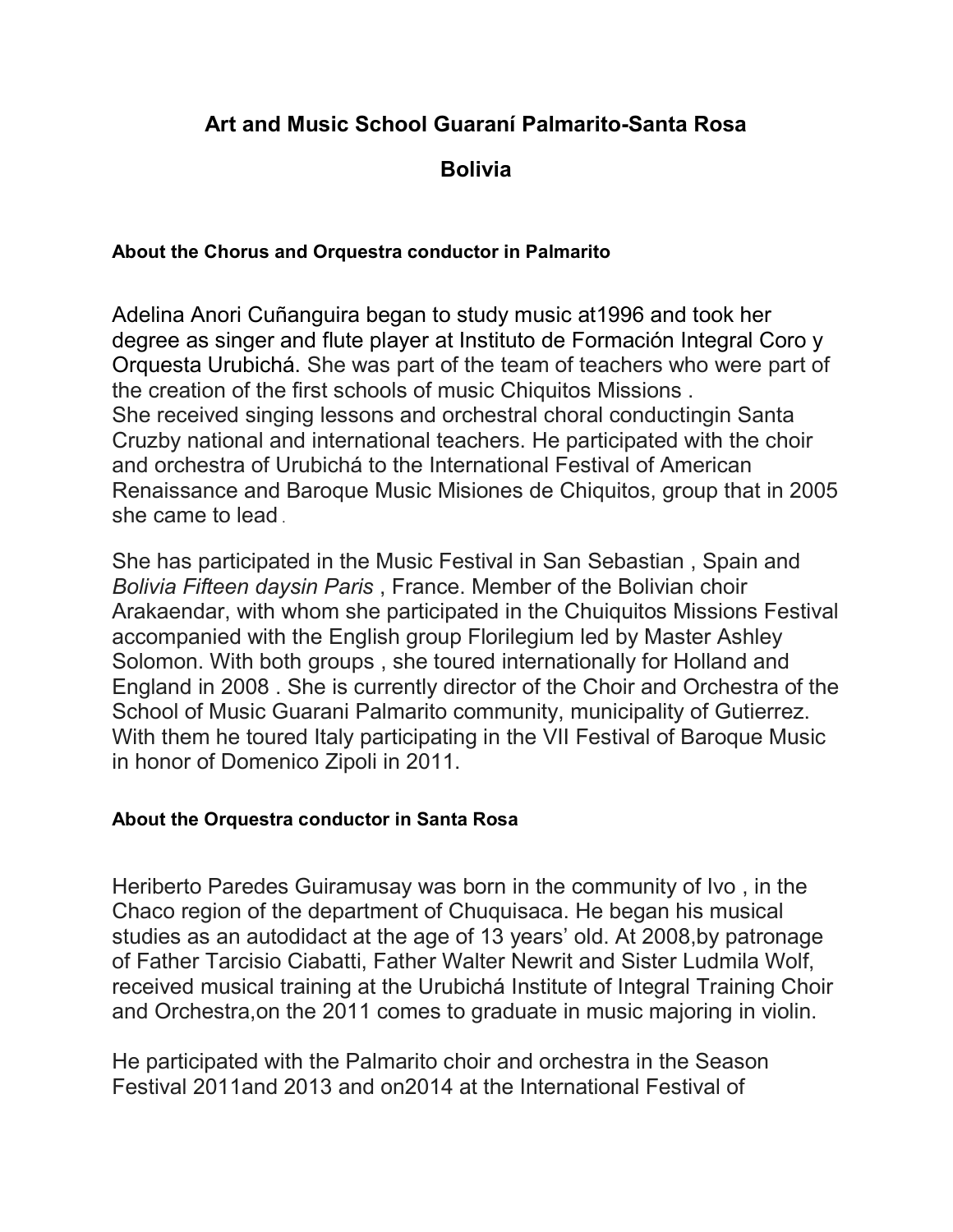American Renaissance and Baroque Music, Misiones de Chiquitos. In October 2012 he received master classes from Italian maestro Marco Facchini. In December 2013, invited by the School of Music Giuseppe Verdi,district of Prato, Italy, he participated in the VII Festival Domenico Zipoli as second violin solo. He currently serves as a facilitator of Art and Culture at the Center of Arakuaiyapo Continuing Education of Guaraní Nation and professor of violin at the Guarani School of Music and Arts.

#### About the Group

In 2003 , with the support of Rvd . Father Tarcisio Dino Ciabatti , the talent of ten young people from different communities Guarani , three from the community of Palmarito , five from Ipitacito del Monte and two from Itembeguasu was promoted.He sent them to study at the Urubichá Institute of Integral Training Choir and Orchestra by a year. After a year of study, these young pupils returned and they were presented during the annual commemoration makes by Guarani people of the Battle of Kuruyuki. This resulted in greater interest to promote musical artistic expression in the communities of the Guarani people .

In the community of Palmarito and Ipitacito del Monte, municipality of Gutierrez and Santa Rosa de Cuevo, municipality ofHuacaya, Chuquisaca, efforts to bring guarayos and chiquitanos teachers graduates of the Institute of Integral Training Choir and Orchestra Urubichá were estimated, that train to children and young people to enhance their skills and talents in musical expression. This thanks to the initiative of Rev. Father Tarcisio Dino Ciabatti and Italian artist Mimmo Roselli, began in 2007, with sixty students, and got good result, consolidating in 2009 the School of Music and Guarani Art.They were affiliated with the Institute of Integral Training Choir and Orchestra Urubichá, where currently the art and music in the specialties of violin, cello, flute and choir to four voices are taught.

In 2012 the school of Music and Art Guarani Palmarito was invited, for the first time, to participate in the IX International Festival of Baroque Music by the Chiquitania ; in 2014 he was officially invited to the worldwide release of Guarani singing integrating the choir Arakaendar of Bolivia and Norway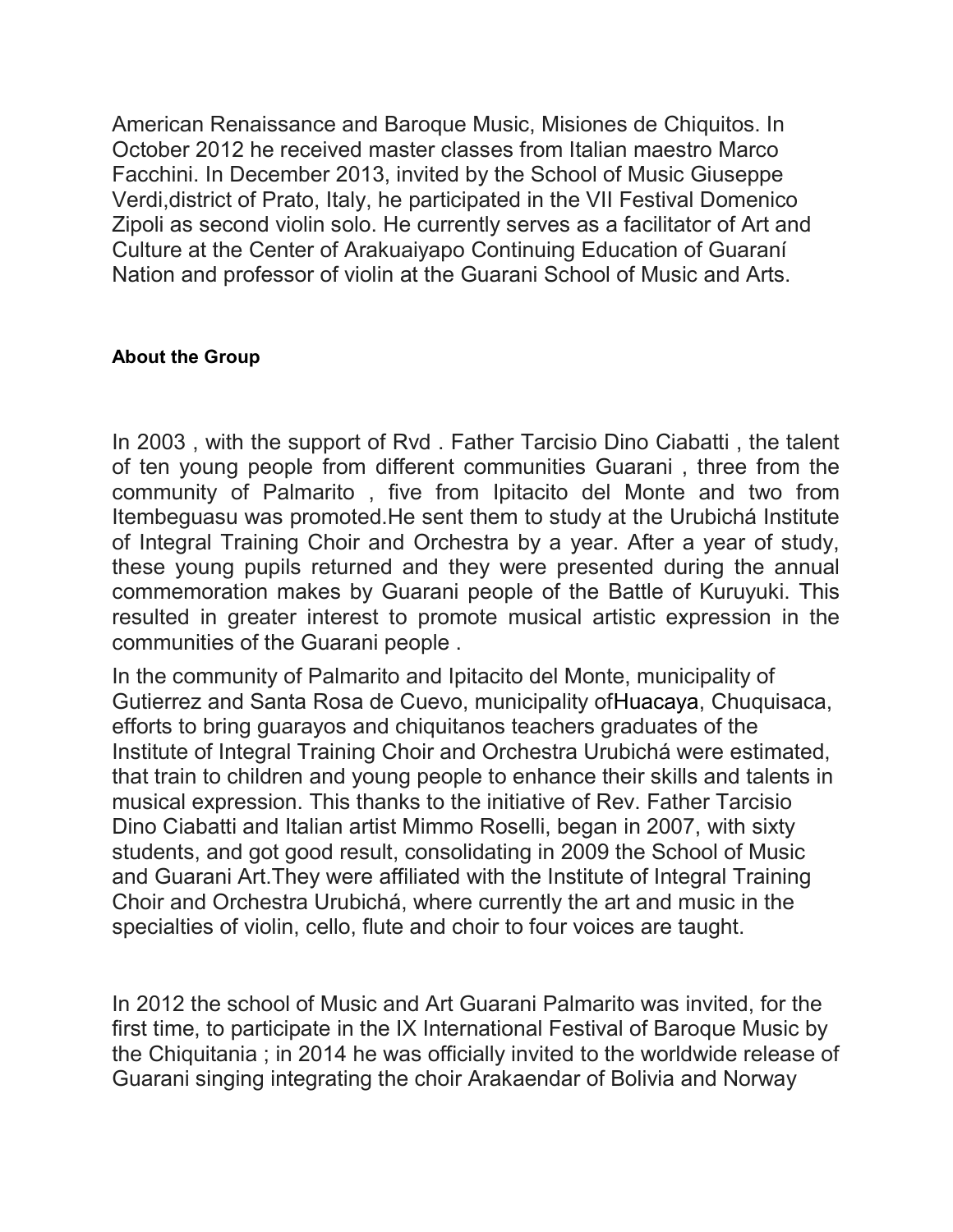professional orchestras, England , Chile and Bolivia in the X International Festival of Baroque and Renaissance Music Chiquitos Missions .

# **REPERTOIRIE**



Anónimo (Moxos, s. XVIII). Missa Palatina

- Kyrie eleison
- Gloria in excelsis Deo
- Credo in unumDeum
- Sanctus

## Anónimo (Chiquitos, s. XVIII).Sinfonía

- Allegro con Espíritu
- Andante
- Allegro Presto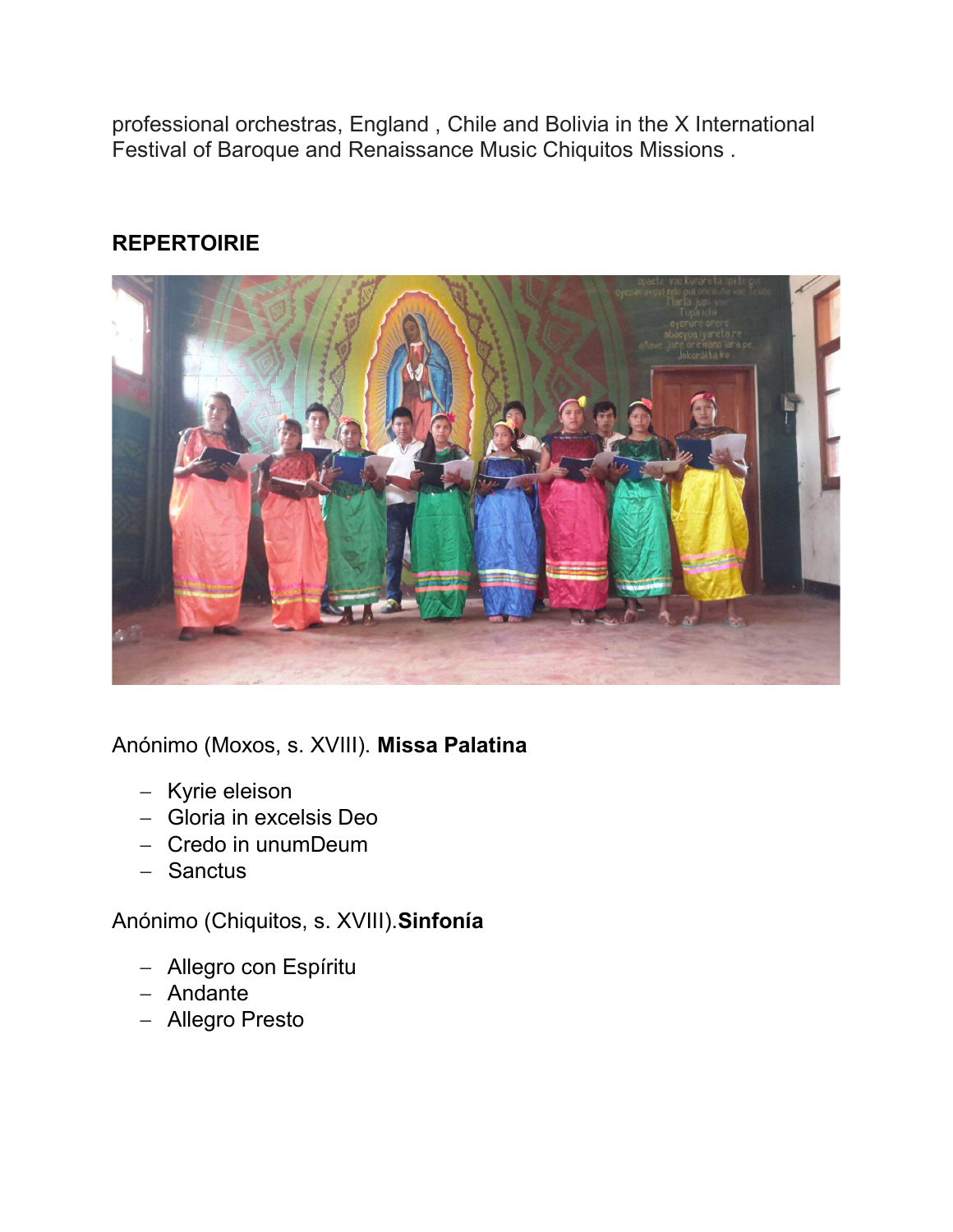Domenico Zipoli (1688-1726)

- AveMaristella
- Iesu Corona Virginum

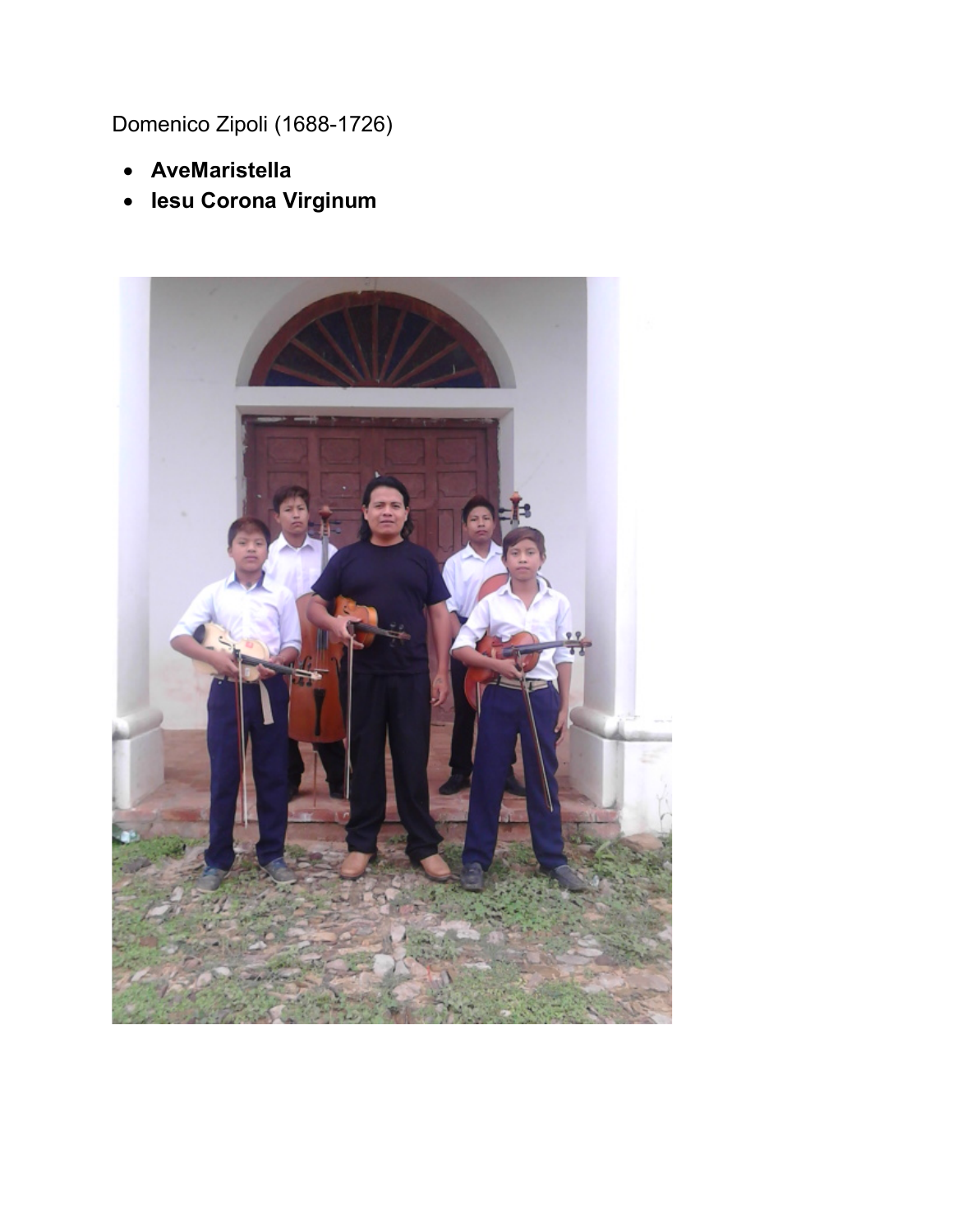#### **MEMBERS**

### **Chorus**

### Sopranos

Natividad Cuellar Arayare Mariflor Gallardo Garzón Rosicela José Chalo Guisela Arayare Noelia Cuellar Moreno Laura Belén Garzón Vaca Idania Arroyo Tancaca Marilin Vaca José Dsnarda Magaly Rocha Arteaga Litzi Aracely Arucari Padilla Yordi Arturo Cumandiri Hinojosa Gandi Aruchari Rocha Maely Chumira Romero Mateo Chumira Romero

#### Mezzo-sopranos

Santa Mariela Alpiri Segundo Viviana Zapata Garzón Carmen Evelin Carpio Vaca Yoximia Romero Alpiri Fátima Cuéllar Tancaca Briyith Mireya Vaca Arayare Cinthia Vaca Romero Carla Patricia José Chalo Celiuda Cuellar Tancaca Silvia Indira Chumira Romero José Alfredo Hinojosa Fernández

#### Tenor

Erwin Cuellar Cuellar Álvaro Arayare Cuellar Fidel Vaca José